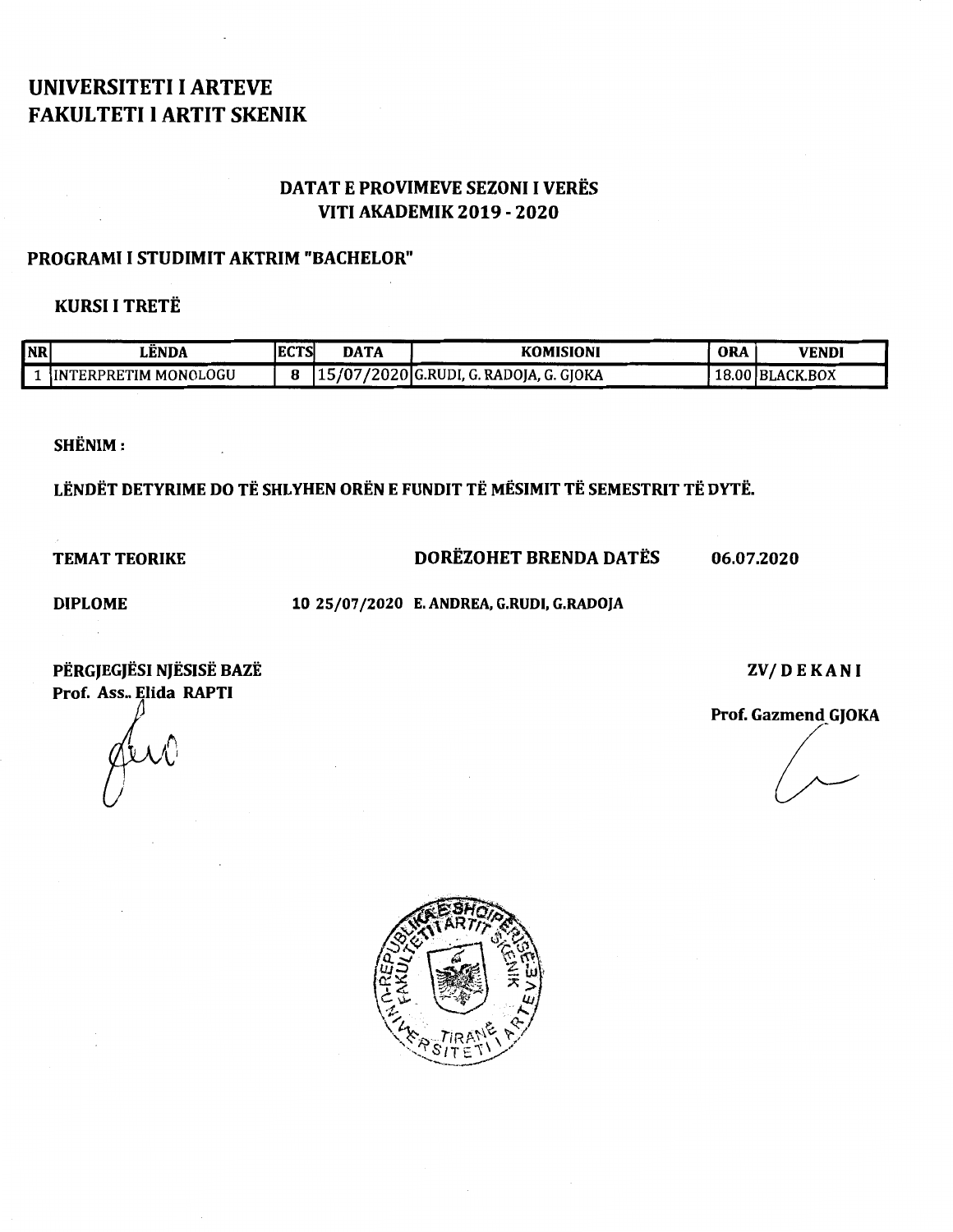## PROGRAMI I STUDIMIT REGJI "BACHELOR"

## **KURSI I TRETË**

----- ---~----~-

| <b>NR</b> | LÊNDA                 | <b>ECTS</b> | <b>DATA</b> | <b>KOMISIONI</b>                                  | ORA | <b>VENDI</b>      |
|-----------|-----------------------|-------------|-------------|---------------------------------------------------|-----|-------------------|
|           | IINTERPRETIM MONOLOGU |             |             | $[08.07.2020]$ A. MALAJ, A. DERHEMI, A. CELOALIAJ |     | $12.00$ BLACK.BOX |
|           | ? IMIESHTRI AKTORI    |             | 117.07.2020 | JA.CELOALIAJ, M.KUTALI, A.HYSOTOCI                |     | 19.00 BLACK BOX   |

SHENIM:

LËNDËT DETYRIME DO TË SHLYHEN ORËN E FUNDIT TË MËSIMIT TË SEMESTRIT TË DYTË.

## TEMAT TEORIKE DORËZOHET BRENDA DATËS 06.07.2020

DIPLOMË 10 18.07.2020 A. ÇELOALIAJ, M. KUTALI, A. HYSOTOÇI

**SHEFI DEPARTAMENTIT** 

ZV/DEKANI

Prof. Gazmend GJOKA

Prof. Milto KUTALI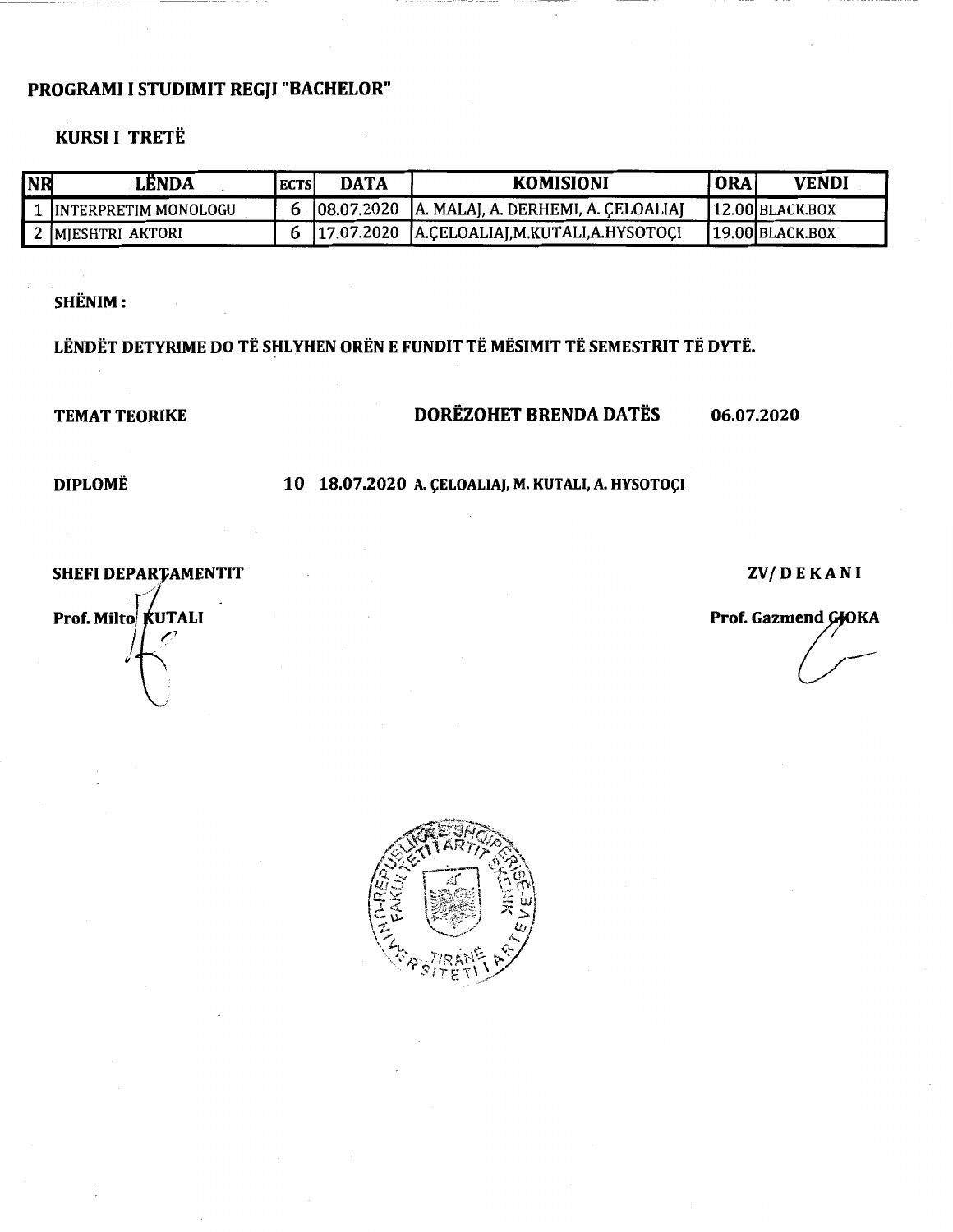## PROGRAMI I STUDIMIT SKENOGRAFI "BACHELOR"

#### **KURSI TRETË**

| NR | LÊNDA                     | <b>ECTS</b> | DATA | <b>KOMISIONI</b>                           | <b>ORA</b> | <b>VENDI</b> |
|----|---------------------------|-------------|------|--------------------------------------------|------------|--------------|
|    | <b>IPIKTURË</b>           |             |      | 08.07.2020 [O.SHIMA,T.PUSTINA,E.BAKALLI    | 13.00      | ATELIE       |
|    | 2 HIISTORI ARTI FIGURATIV |             |      | [08.07.2020 E.MENIKO, T. PUSTINA, O. SHIMA | 10.00      | <b>KLASË</b> |

#### SHENIM:

## LËNDËT DETYRIME DO TË SHLYHEN ORËN E FUNDIT TË MËSIMIT TË SEMESTRIT TË DYTË.

## TEMAT TEORIKE DOREZOHET BRENDA DATES 06.07.2020

--<del>--</del>-------- -<del>----</del>- - - - ------- - - ------

## DIPLOMË 10 13.07.2020 I. MARTINI, B. KOKONA, E. BAKALLI 09.00 ATELIE

SHEFI DEPARTAMENTIT ZV/DEKANI

Prof./lir/MARTINI

Prof. Gazmend GJOKA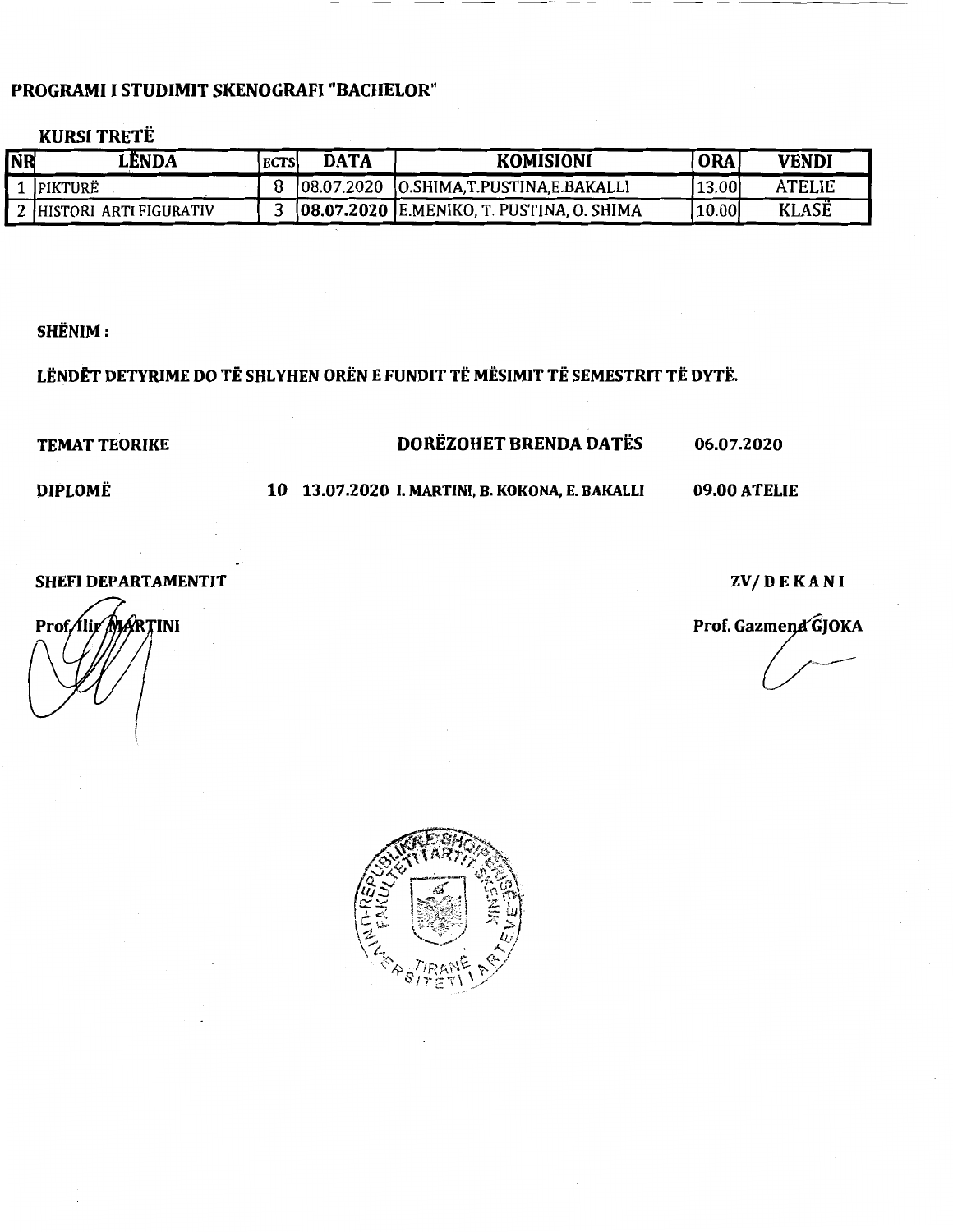#### PROGRAMI I STUDIMIT "KOREOGRAFI" BACHELOR

## **KURSI TRETË**

| <b>NR</b> | LËNDA           | <b>ECTS</b> | <b>DATA</b> | <b>KOMISIONI</b>                               | 'ORA.   | <b>VENDI</b> |
|-----------|-----------------|-------------|-------------|------------------------------------------------|---------|--------------|
|           | HISTORI KËRCIMI |             |             | 08.07.2020 [GJ.PREVAZI,A.IBËRSHIMI,E.NALLBANI] | 109.001 | <b>KLASË</b> |

### SHENIM:

# LËNDËT DETYRIME DO TË SHLYHEN ORËN E FUNDIT TË MËSIMIT TË SEMESTRIT TË DYTË.

## TEMAT TEORIKE DORËZOHET BRENDA DATËS 06.07.2020

#### DIPLOMË 10 10/07/2020 E.NALLBANI,K. BAKIU,R.NDOKAJ

#### SHEFI DEPARTAMENTIT Prof. Hir MARTINI

ZV/DEKANI Prof. Gazmend GJOKA